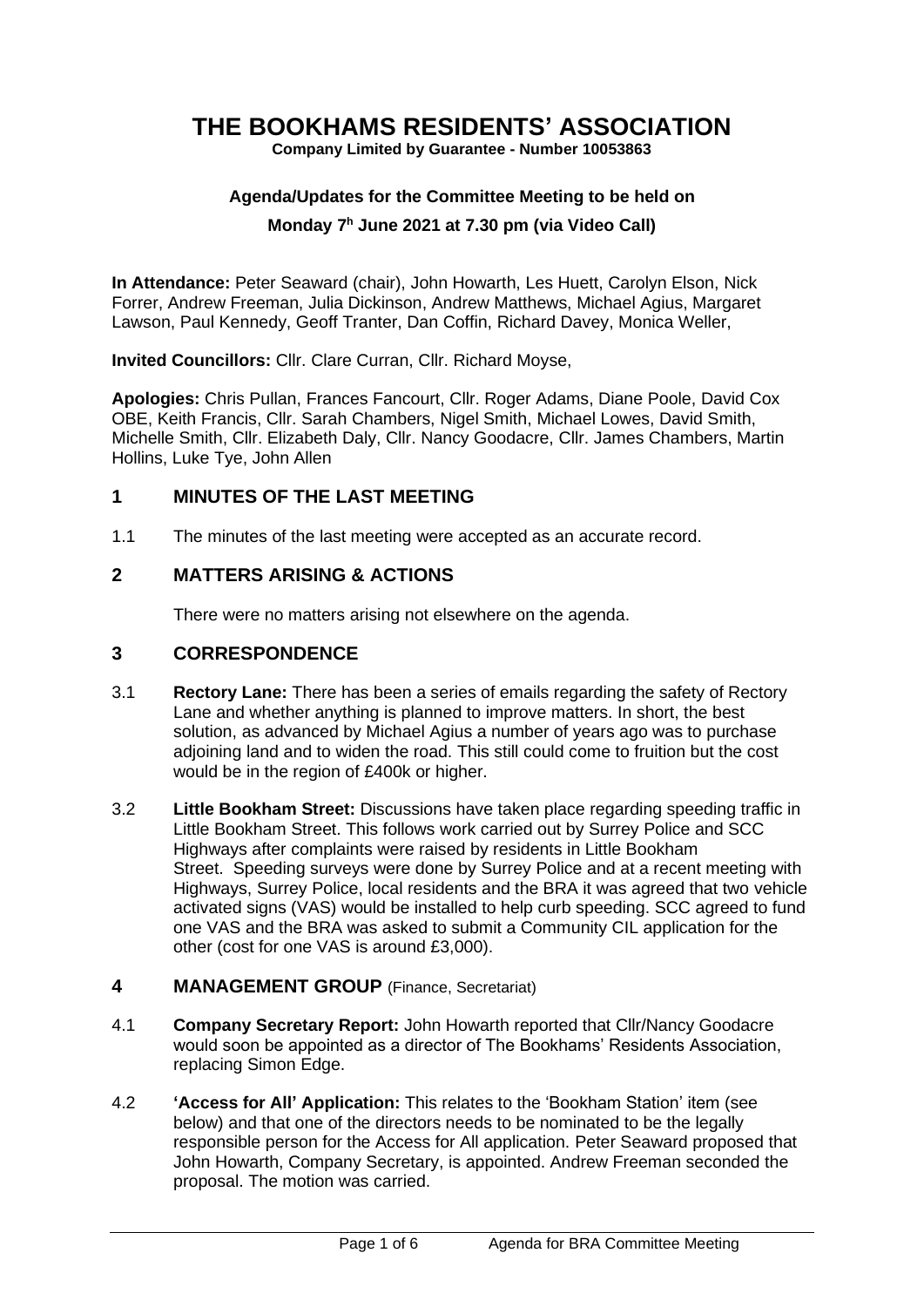# **5 PLANNING GROUP**

- 5.1 **Planning Committee:** The planning committee met on the 19th May and considered four applications and a letter of representation has been sent, opposing the application, on MO/2021/0638 - Imberpark, Leatherhead Road, in respect to the erection of outbuilding. It was also noted that a line of trees had been removed, although these were not covered by a TPO and therefore, whilst unfortunate, there was nothing the BRA nor MVDC could do to replace them.
- 5.2 **Local Plan:** Geoff Tranter gave a presentation. MVDC is in the final stages of preparing the draft Local Plan. This will be submitted for examination and intends to publish the draft for a period of at least six weeks to gather comments on whether the Plan meets the legal requirements and whether it has been positively prepared, is justified, is effective, and consistent with national policy. MVDC currently intends to make the decision to publish on the 15 September 2021.
- 5.3 Geoff's slides included some interesting data as to how 'built-up' Bookham is. For example, in the graph below Bookham North appears to be the second most urbanised ward, after Ashtead Village, in all of Mole Valley. The maps below shows the Rural Urban Classification for both Bookham South and Bookham North.



Mole Valley Wards

5.4 Other measures could also be looked at, e.g. population density AND public transport, although these might be difficult to obtain.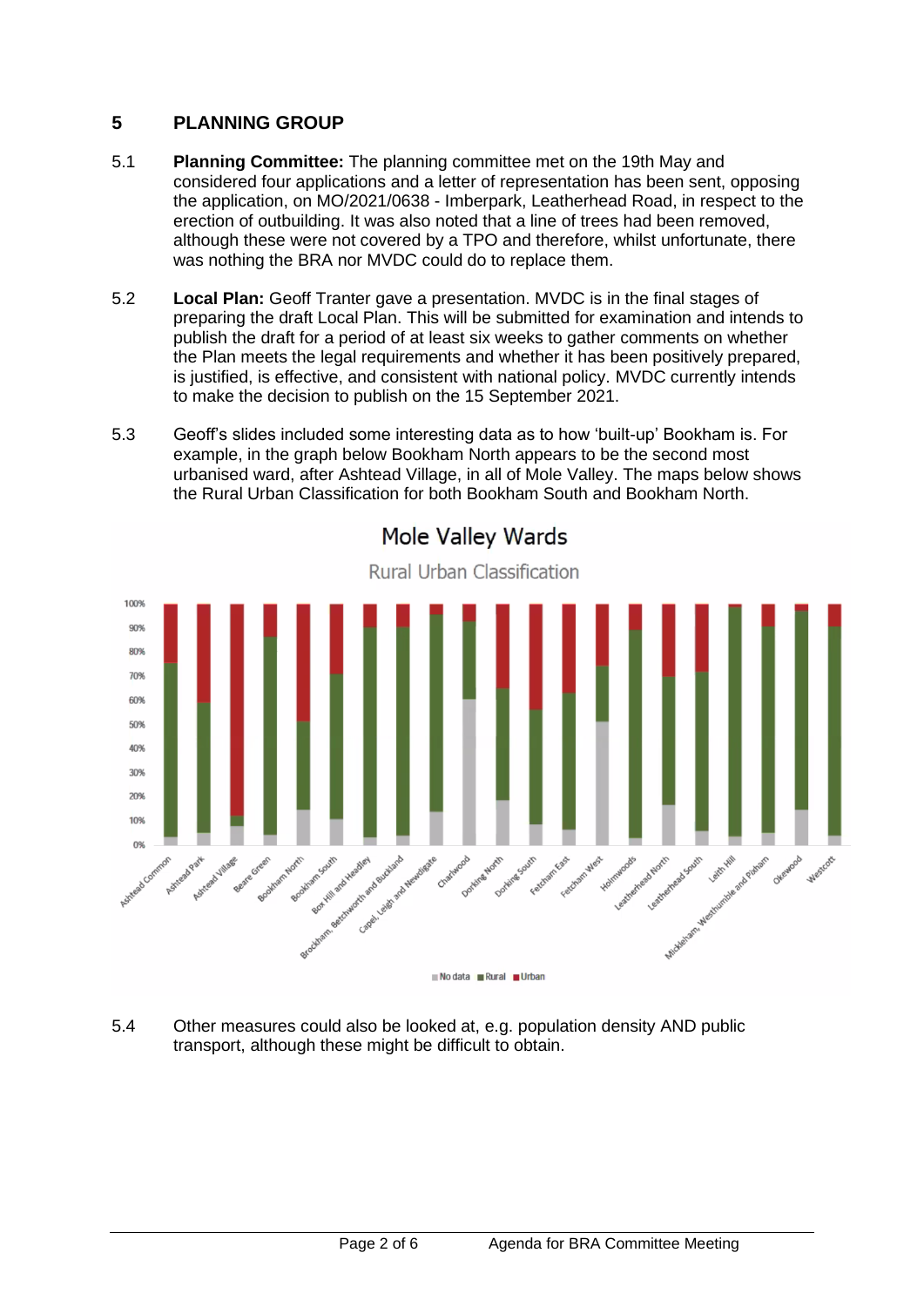

- **6 ENVIRONMENT GROUP (Roads, Paths, Drainage, Flooding, Trees, Horticulture, Air pollution, Litter Pick)**
- 6.1 **QR Codes and Litter Bins:** Les Huett has developed a simple reporting tool which combines a QR code with What 3 Words location service that could be placed on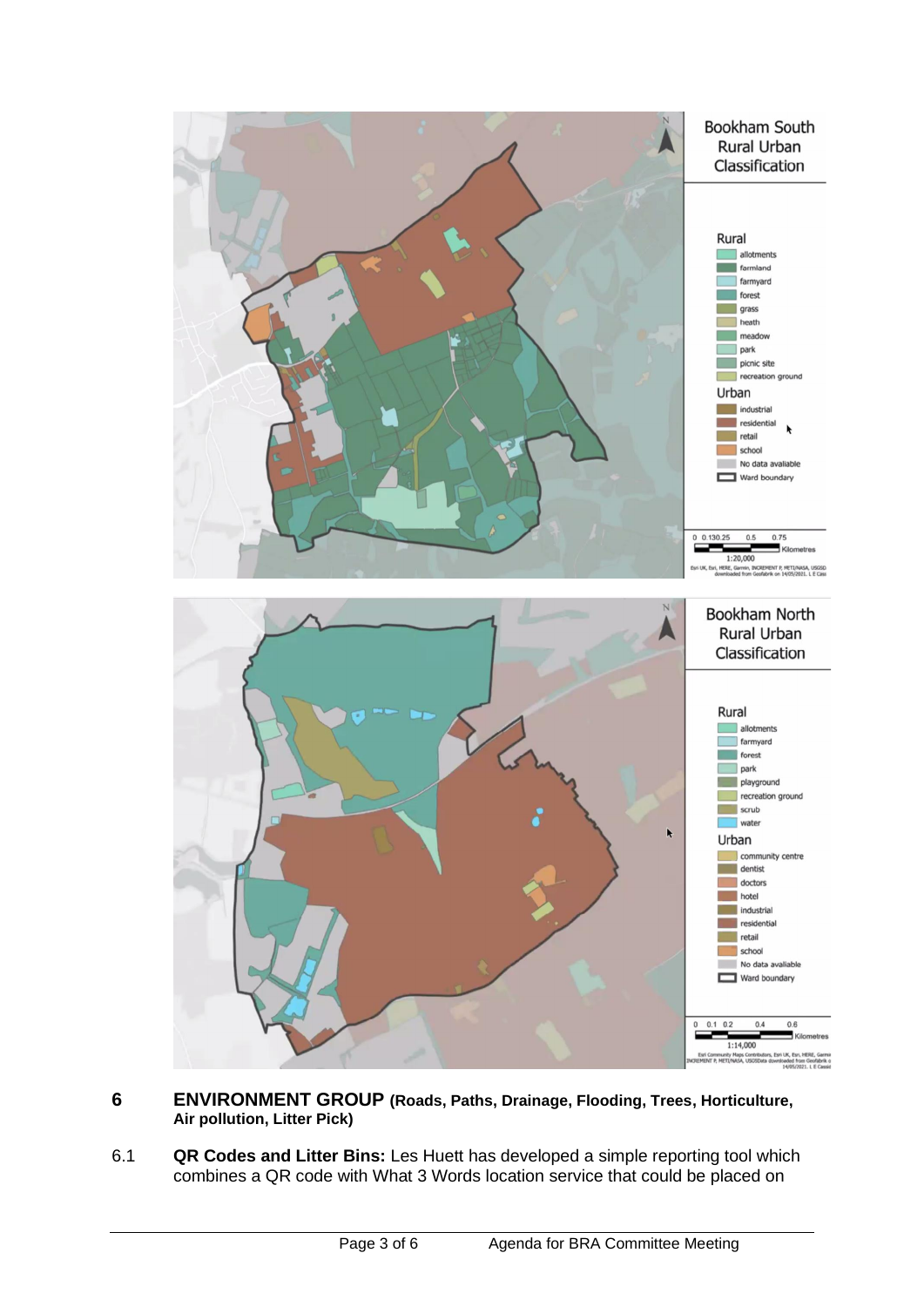the bins to enable people to easily report the bins when they are overflowing (or nearing capacity). A demonstration of the tool has been built and a presentation on how the tool could work his has been submitted to Nick Gray, Deputy CEO and Chief Financial Officer at MVDC.

- 6.2 **Street Cleaning:** Clare Curran reported that there has been a gradual build-up of weeds, etc, on paths and gutters over the years which the street sweeper cannot effectively remove. MVDC is aware and looking into the issue.
- 6.3 **Litter Pick/Great British Spring Clean:** Margaret Lawson said that the litter pick initiative has now been going for five years! Margaret also said that the GBSC is between the 28<sup>th</sup> May and the 13<sup>th</sup> June and the first litter pick following the pandemic took place on Sunday 6<sup>th</sup> June when 24 people attended collecting 18 bags of waste. The total number of minutes spent collecting rubbish during the GBSC week is to be measured and reported to the organisers. The count, as of yesterday, was 1.404 minutes. Data is awaited from the Wombles.
- 6.4 **Square-about**: SGN would be commencing the gas works week commencing 14th June, and the drainage works is September so, unfortunately, there will be two periods of road closures.
- 6.5 **The Garstons/Mead Crescent:** No further developments. Field in Trust application still being considered.
- 6.6 **The Garstons/Mead Crescent:** It appears that the supply of concrete is holding up the installation of the benches, but they should be installed within the coming weeks.
- 6.7 **Bookham Station:** Andrew Matthews plans to apply for Access for All funding which is designed to address the issues faced by disabled passengers and passengers facing mobility restraints. The estimated cost of a new bridge plus lifts is estimated to be around £5m and the applicant would need to raise 10%, i.e. £500k, by 2023! Andrew will be setting up a Just Giving account and seeking other sources of funds, e.g. perhaps CIL funds.
- 6.8 The application requires a "legally responsible person" to be identified. As Company Secretary John Howarth is willing to be this person which requires the BRA Directors (not the Committee at large) to pass a resolution agreeing to this. See Item 4.2 above.
- 6.9 **Reduce, Reuse and Recycle**: The [Reduce, Reuse and Recycle](https://www.bookhamresidents.org.uk/terracycle-drop-offs-near-bookham) scheme went live on 28<sup>th</sup> May. Local residents can now look-up to see what materials can be recycled and where to take them.
- 6.10 **Blue Hearts and Wildflower Verges:** Diane Poole reported that new hearts featuring orchids have been erected on A246/Dorking Road section and at Eastwick School, Year 4 pupils have designed Blue Hearts for the school grounds and a nearby verge. More hearts are in production. Unfortunately a new employee at The Grange inadvertently mowed the front verge although sections planted by Diane and Steve Poole were not damaged.
- 6.11 **Bookham Shopping Area Planting and Planters:** Frances Fancourt has submitted a PIC application from SCC. An acknowledgement has been received, but nothing further to date.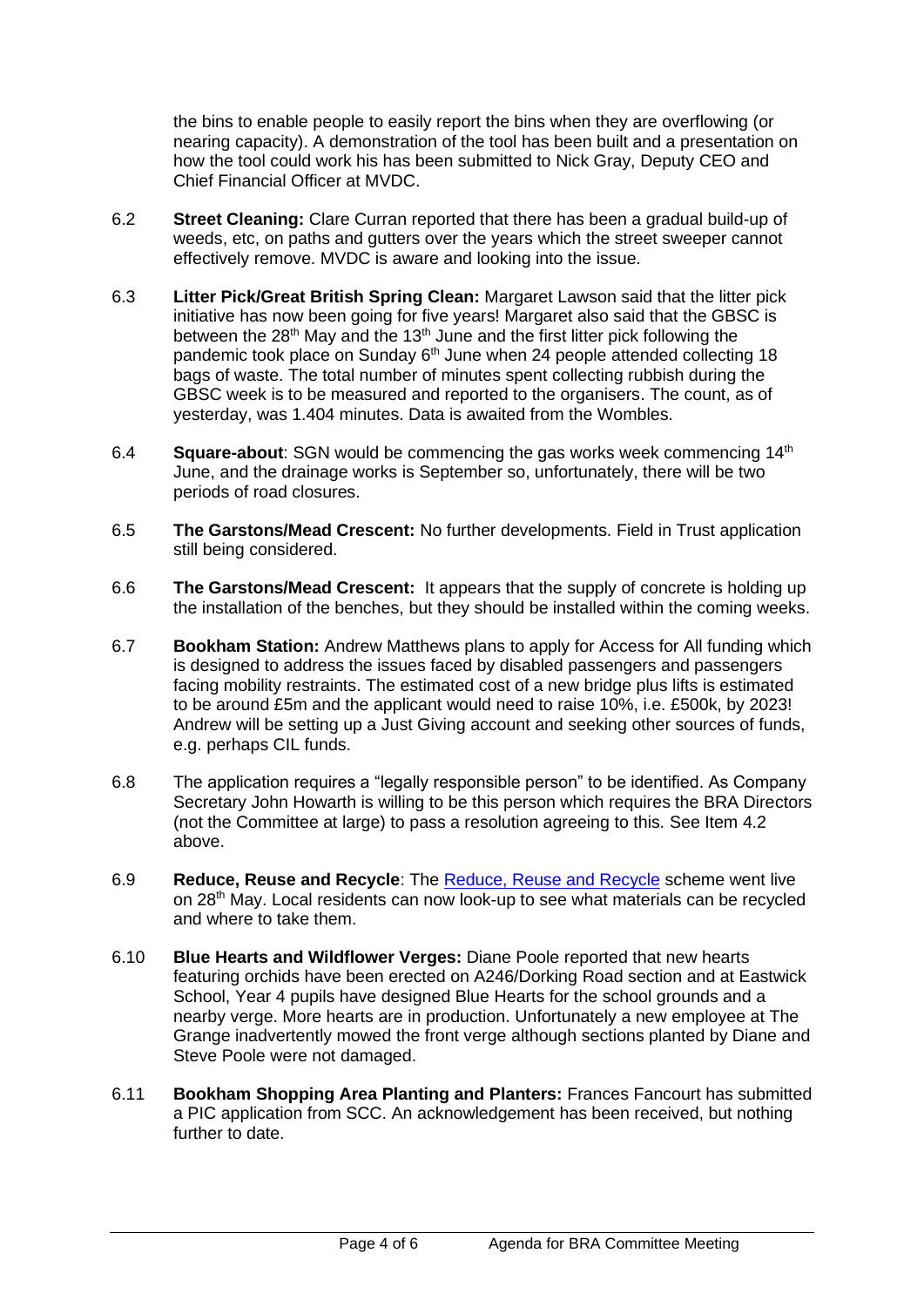#### **7 COMMUNITY GROUP (Education, Police, Transport, Emergency Services, Health, Churches Together)**

7.1 **Headley Court:** Keith Francis, who was unable to attend, sent a message to say that the special NHS Covid-19 facility "Seacole Centre" at Headley Court closed on the 31 March 2021.

# **8 COMMUNICATIONS AND MEMBERSHIP**

- 8.1 **Newsletter**: The Spring Newsletter has been produced and printed and is being circulated to all residents by Road Stewards and we require assistance for roads without a Road Steward. The newsletter may be read here: [https://www.bookhamresidents.org.uk/wp-content/uploads/2021/05/BRA-Newsletter-](https://www.bookhamresidents.org.uk/wp-content/uploads/2021/05/BRA-Newsletter-Spring-2021.pdf)[Spring-2021.pdf](https://www.bookhamresidents.org.uk/wp-content/uploads/2021/05/BRA-Newsletter-Spring-2021.pdf)
- 8.2 **Look Local:** Full page piece on the Youth & Community Centre.
- 8.3 **Email campaign:** Emails have been sent to all of the database to encourage payment online which has resulted in £2,500 of subscriptions and donations.
- 8.4 **Reduce, Reuse and Recycle**: The Recycling tool has been released and in addition to Terrapack recycling now includes Council recycling as well. Thanks to Diane Poole for pulling all the information together. You may access the tool from the BRA website: Reduce, Reuse and Recycle Around Bookham, Effingham and Horsley I [Bookham Residents Association.](https://www.bookhamresidents.org.uk/terracycle-drop-offs-near-bookham) Diane will also be sharing with other interest groups.
- 8.5 **Posts**: There have been posts on: Oak Processionary Moths. Updated planning posts so easier to find from the home page and added a [planning@bookhamresidents.org.uk](mailto:planning@bookhamresidents.org.uk) mailbox.
- 8.6 **AGM**: This has been confirmed for the 15<sup>th</sup> of July and Lisa Townsend, the Police and Crime Commissioner for Surrey, will be attending.

# **9 BUSINESS GROUP (External Relations)**

9.1 **Bookham High Street Party:** Richard Davey and Dan Coffin said they had met with 4 or 5 local businesses to progress plans for a celebration in the High Street. MVDC will make some funding available through the Welcome Back fund. Road closure permits have been applied for, with the party planned for Saturday, the 31<sup>st</sup> July.

# **10 HISTORY AND MEMORIALS GROUP – Nil to report**

# **11 PROJECT UPDATES**

- 11.1 **Project Management Support:** Peter Seaward announced that Andrew Matthews had kindly agreed to help with the management of the ongoing projects.
- 11.2 **PIC and CIL Funding Applications:** Peter Seaward has submitted one PIC and three CIL applications as follows:
	- 1.1 PIC request for funding to improve the public realm of Bookham shopping area with planters, new plantings etc.
	- 1.2 CIL application for a Vehicle Activated Sign for Little Bookham Street.